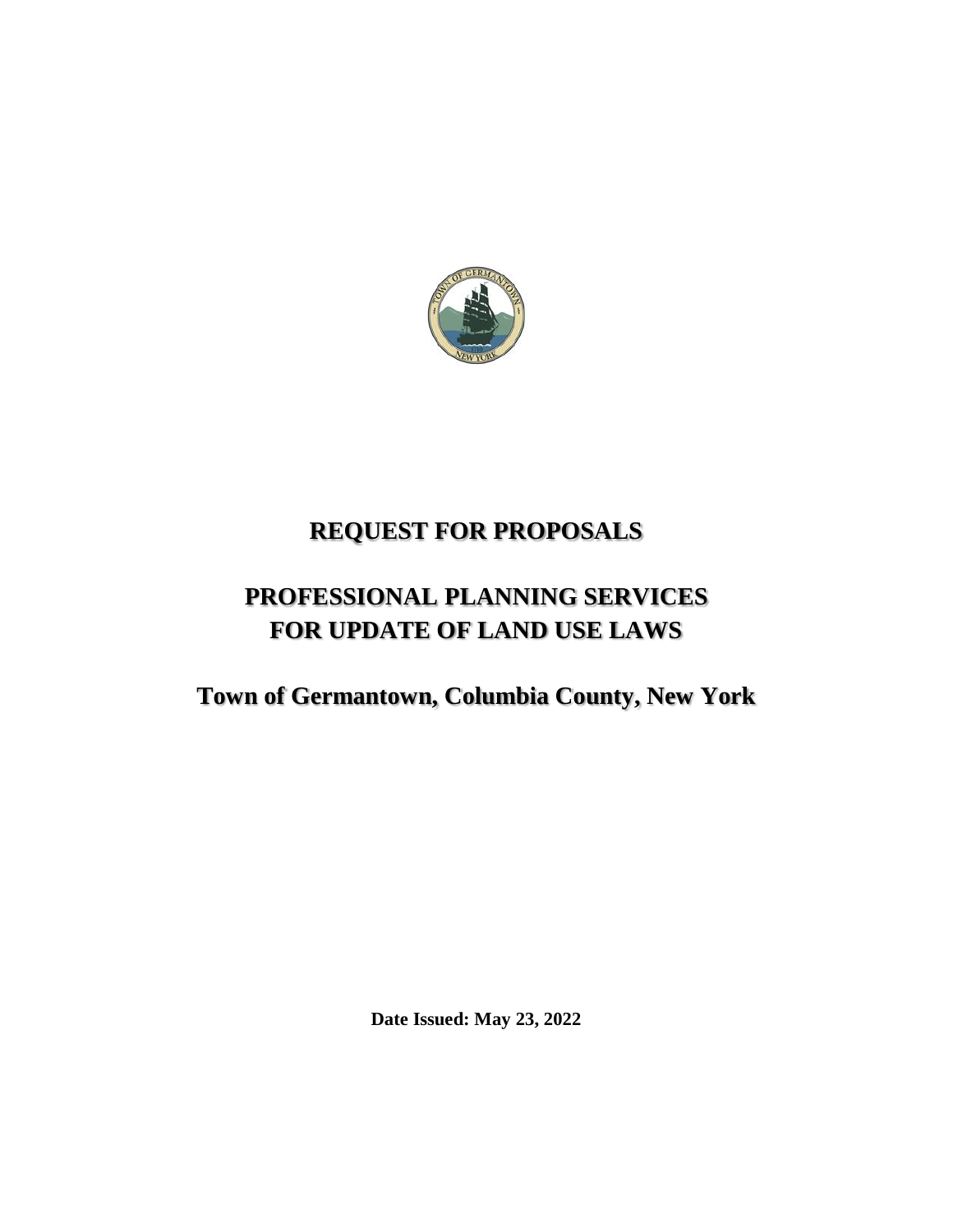## **LEGAL NOTICE**

### **REQUEST FOR PROPOSALS**

NOTICE IS HEREBY GIVEN that the Town of Germantown, Columbia County, NY hereby issues a Request for Proposals from consultants for technical and professional services to assist the Town in the comprehensive review and update of the Zoning and Subdivision Law for the Town of Germantown. Proposals will be received at the address listed below until 10 a.m. local time on June 30, 2022 at which time they will be publicly opened and read. Proposals not physically received by the Town at 10 a.m. on June 30, 2022 will not be considered.

> All proposals must be submitted in a sealed package to: Town of Germantown Re: [Consultant's name] Proposal for Professional Planning Services Attention: Joyce Vale, Town Clerk Germantown Town Hall 50 Palatine Park Road Germantown, New York 12526

No proposal shall be withdrawn for a period of ninety (90) days after the proposal opening date without the consent of the Town.

The Request for Proposals may be examined online at nyscr.ny.gov and [www.germantownny.org.](http://www.germantownny.org/) Questions regarding this RFP should be directed to csmith@wbsllp.com via email on or before June 9, 2022.

The Town reserves the right to accept or reject any and all submission, and/or waive technical defects, irregularities and omissions, and to award the contract to the consultant deemed, in the Town's sole discretion to be able to perform in the Town's best interests.

All qualified applicants shall be afforded equal employment opportunities without discrimination because of race, creed (religion), color, sex, national origin, sexual orientation, military status, age, disability, predisposing genetic characteristic, marital status or domestic violence victim status.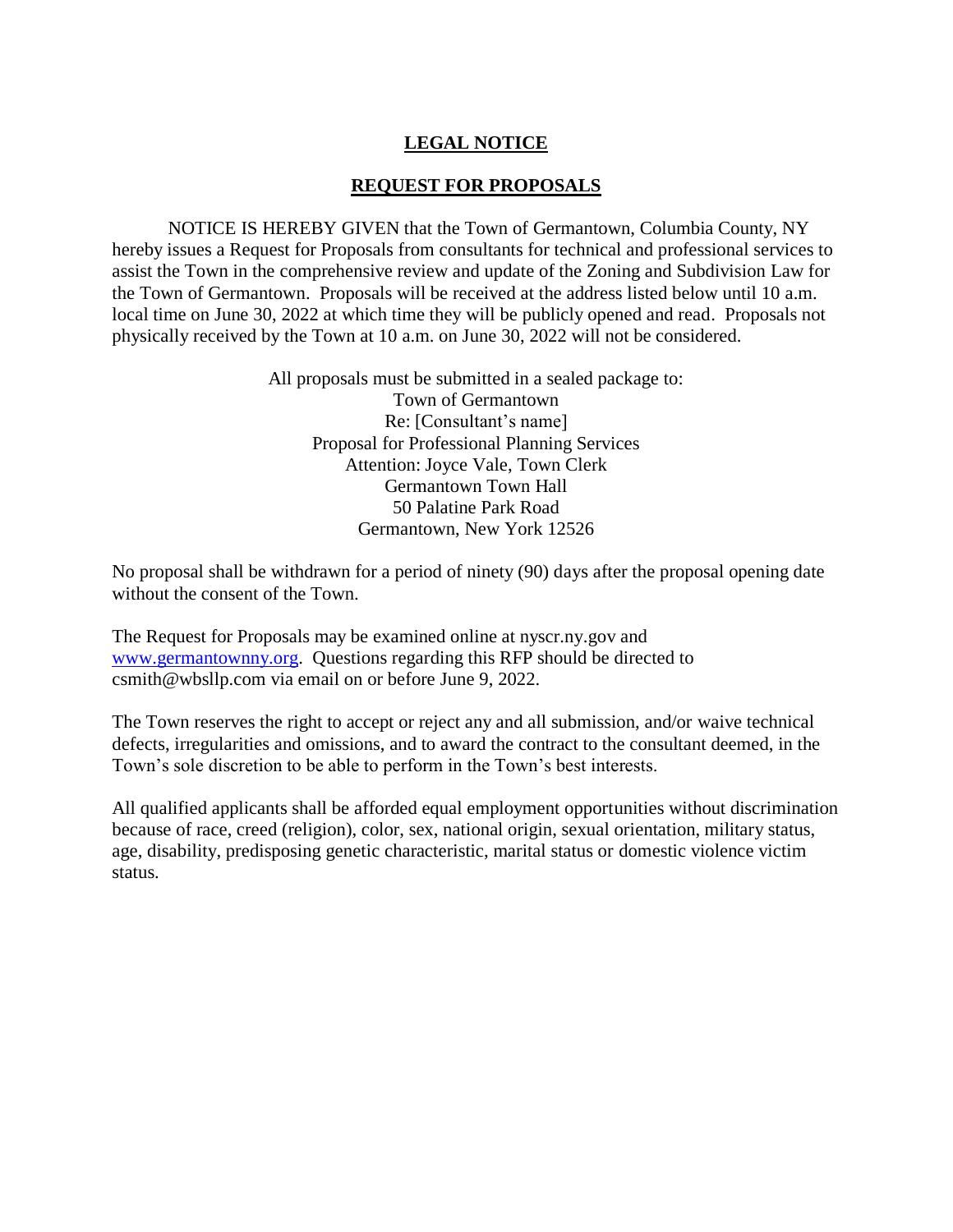### **INTRODUCTION**

The Town of Germantown ("Town") is requesting proposals from consultants/firms for technical and professional services to assist the Town in the comprehensive review and update of the Zoning and Subdivision Law for the Town of Germantown.

### **OVERVIEW**

The Town of Germantown is situated on the east bank of the Hudson River in the southwestern part of Columbia County. It is bounded on the west by the Hudson River, on the south and east by the town of Clermont, and on the north by the town of Livingston. Centered in the historic and scenic Hudson Valley, Germantown commands beautiful views of the northern Catskill Mountains range.

The current Comprehensive Plan for the Town was adopted in 2018. This was an update of the Comprehensive Plan adopted in 2011 (written in 2007), which was an update of its 1989 Master Plan. The current Comprehensive Plan, Zoning and Subdivision Law, Zoning Map, along with other documents are available on the Town's website: and is available for review on the Town's website at<https://germantownny.org/directories-forms-useful-information/> .

The Town is in the process of developing a Local Waterfront Revitalization Program ("LWRP") that will express the Town's vision for its waterfront. The Town is also a certified Climate Smart Community. The Town has a number of advisory committees, including the Germantown Economic Development Advisory Committee ("GEDAC"), LWRP Committee, Waterfront Advisory Committee, Climate Smart Communities Task Force, Short Term Rental Committee, and History Advisory Committee.

The planning process will be guided by a Rezoning Committee, comprised of Town officials and community residents. The committee chairperson will serve as the primary liaison between the consultant, Town Board, and other Town contacts.

### **SCOPE OF SERVICES**

The scope of services includes, at a minimum, the appropriate professional planning skills and deliverables necessary for a full update of the Town's Zoning and Subdivision Law in accordance with New York State Law, and the following components:

- 1. Project Meetings. Hold an initial meeting with the Rezoning Committee to discuss project scope, schedule for meetings and deliverables, methods of public engagement, roles and responsibilities. Attend meetings of the Rezoning Committee, Town Board, and other advisory committees when necessary and upon request.
- 2. Review of Plans, Documents, Data. Review Zoning and Subdivision Law, Zoning Map, current Comprehensive Plan, including studies and plans, regional and state plans, and any relevant changes in state laws, policies and procedures.
- 3. Community Outreach. Where appropriate, engage in public participation and community outreach by residents, businesses, agencies, Town officials, and Town departments.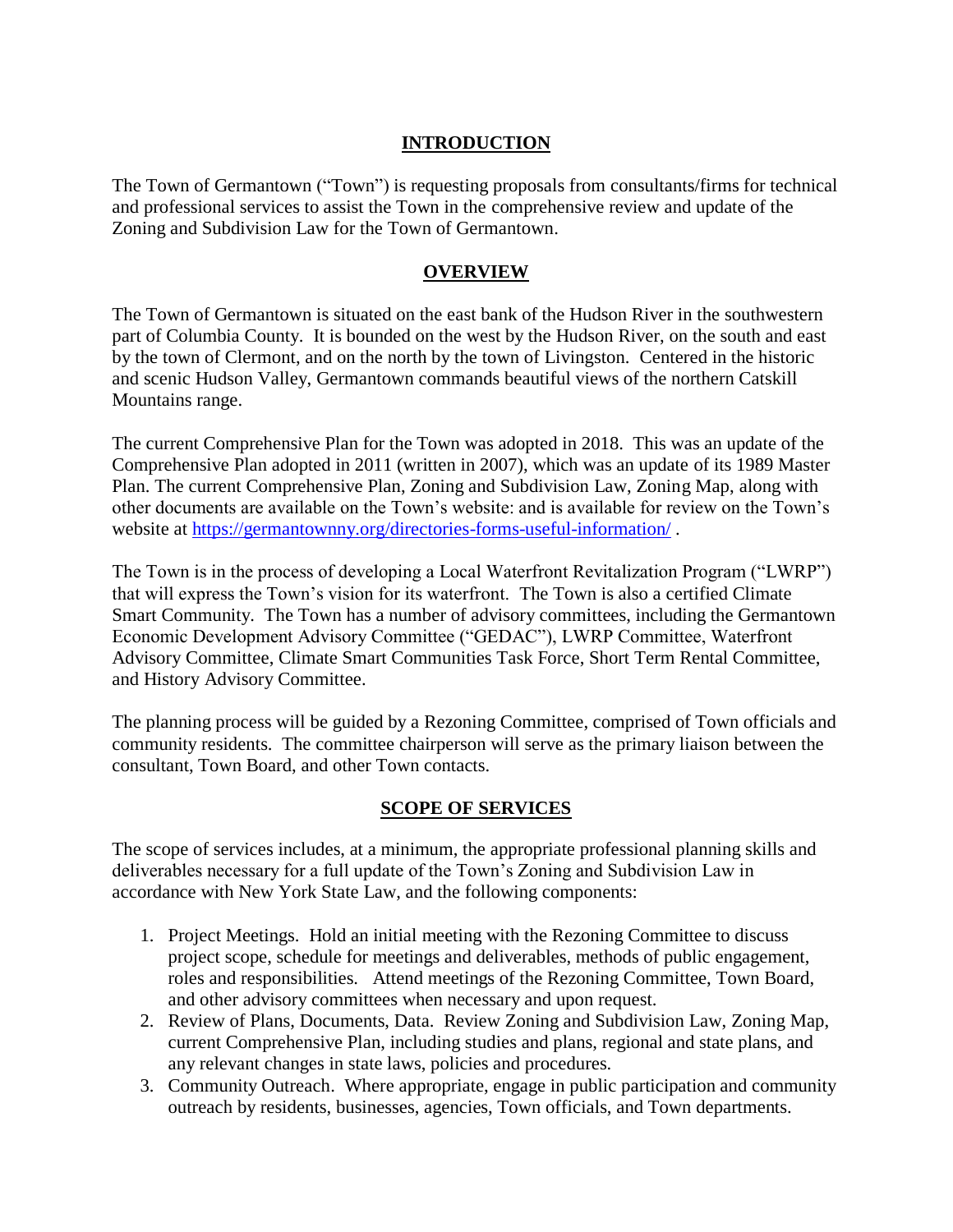- 4. SEQR. In coordination with the attorney for the Town, the consultant shall be responsible for ensuring compliance with the State Environmental Quality Review Act.
- 5. Revision of Zoning and Subdivision Law and Ancillary Documents. The Zoning and Subdivision Law will be substantially rewritten to carry out recommendations in the Comprehensive Plan and to address emerging planning and land use issues. The consultant/firm shall provide all necessary documentation for adoption, including, but not limited to, Local Law(s), SEQR Environmental Assessment Forms, and Revised Zoning Map. The firm/consultant will coordinate with the attorney for the Town to ensure compliance with New York State and local laws, rules and regulations. The consultant/firm shall provide the following deliverables at the completion of the project:
	- a. PDF, editable word, and eight (8) hard copies of the final zoning and subdivision law revision;
	- b. Digital files for all maps; and
	- c. Digital files of GIS datasets utilized for all maps.

### **INSTRUCTIONS**

**1. Receipt and Opening of Proposals:** Sealed proposals from consultants for technical and professional services to assist the Town in the comprehensive review and update of the Zoning and Subdivision Law for the Town of Germantown will be received at the address listed below until 10 a.m. local time on June 30, 2022 at which time they will be publicly opened and read. Proposals not physically received by the Town at 10 a.m. on June 30, 2022 will not be considered.

> All proposals must be submitted in a sealed package to: Town of Germantown Re: [Consultant's name] Proposal for Professional Planning Services Attention: Joyce Vale, Town Clerk Germantown Town Hall 50 Palatine Park Road Germantown, New York 12526

- **2. Proposals Remain Subject to Acceptance:** Regardless of the award of proposal, no consultant/firm may withdraw its proposal before the expiration of ninety (90) days after the date of opening the proposals. Submittal of a proposal indicates acceptance of the conditions contained in the RFP. The Town reserves the right to retain all proposals submitted, accept or reject any or all proposals, waive informalities, negotiate changes in the scope of work or services to be provided, and otherwise waive any technicalities.
- **3. Contract Documents:** This RFP is available at nyscr.ny.gov and [www.germantownny.org](http://www.germantownny.org/) or by email upon request. For additional information, contact the Town's Contact: Corinne R. Smith Title: Attorney for the Town Email: csmith@wbsllp.com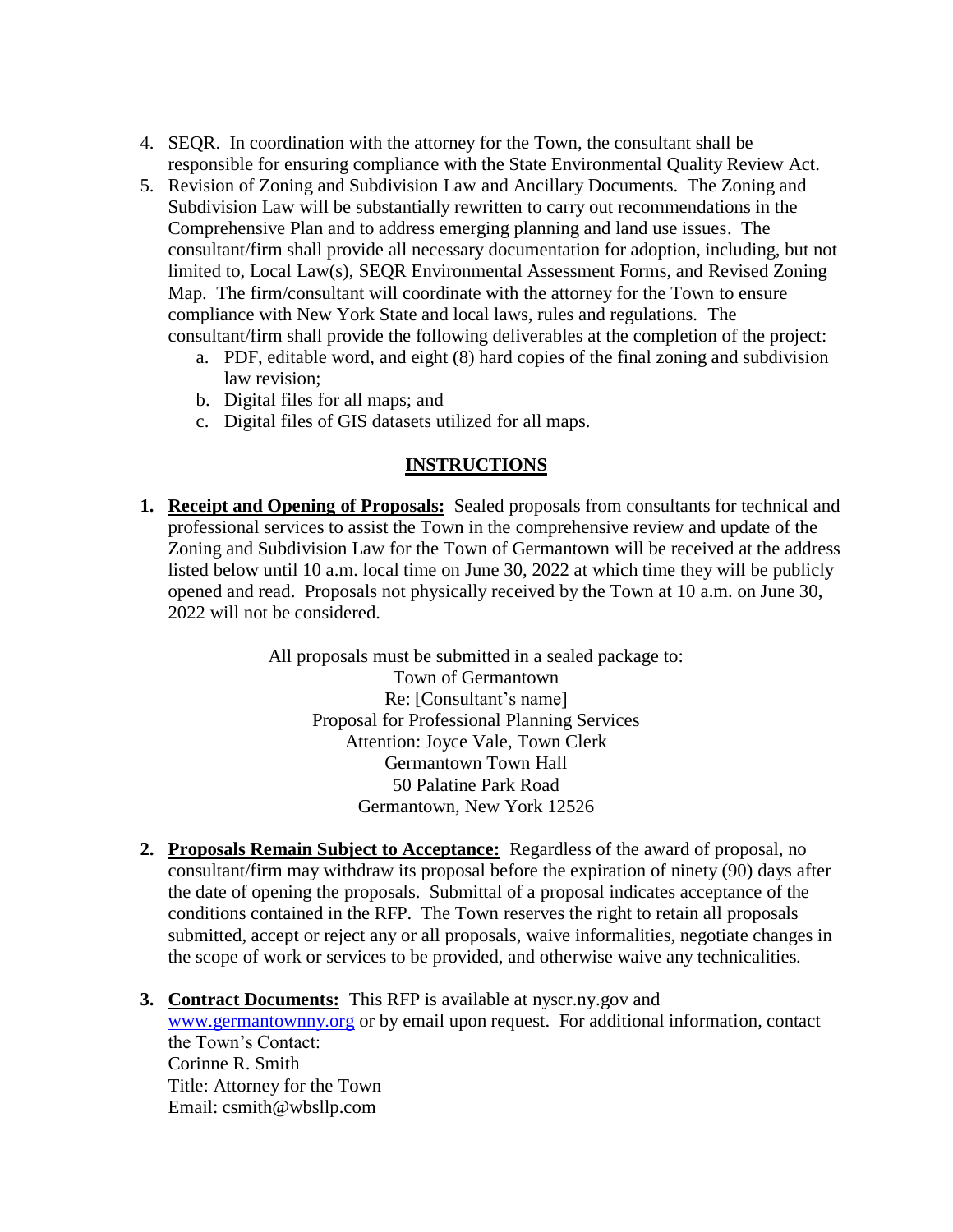- **4. Questions:** Any questions or requests for clarification of the RFP documents must be submitted in writing, by email to the Town's Contact by June 9, 2022. The Town will not respond to questions submitted orally. Answers to questions that materially change the conditions of this RFP will be posted on the Town's website after June 16, 2022, as an addendum to this document. It is the responsibility of each consultant/firm to retrieve addenda from the Town's website. Any discussions or documents will be considered non-binding unless incorporated in an addendum to the original. When addenda are issued, the proposal opening date may be extended at the discretion of the Town.
- **5. Format of Proposals:** One (1) original and one (1) electronic copy on a compact disc or flash drive shall be submitted in a sealed package clearly marked as required above. Each proposal must be submitted on the prescribed forms and use the following format:
	- a. Submit a Cover letter outlining: the consultant's/firm's interest in the project with a description of current workload to demonstrate capability to undertake the work as required; and description of the proposed approach to the project.
	- b. Submit detailed proposed project schedule and budget with fee proposal.
	- c. Provide a brief description of the consultant/firm, including full business name, legal status (corporation, partnership, sole proprietor), number and type of employees, specialties, and longevity.
	- d. Include resumes for all personnel, including subcontractors, who will be assigned to the project describing their professional qualifications and past experience.
	- e. Provide references for three similar assignments within the past five (5) years in the Qualifications form provided.
	- f. Provide information on the circumstances and status of any disciplinary action taken or pending against the consultant/firm during the past five (5) years with State regulatory bodies or professional organizations.
	- g. A copy of any recent peer review(s).
	- h. Any resources and/or assistance you will require from the Town or Rezoning Committee. Existing Town resources are available on the Town's website.
	- i. Non-Collusion Certification in the form provided.
	- j. Statement on Sexual Harassment in the form provided.
	- k. EEO Assurances in the form provided.
- **6. Qualifications:** Interested consultants/firms should have extensive experience and knowledge in the fields of municipal planning and zoning, including but not limited to, land use, urban design, housing, transportation, economic development, environmental and coastal protection, sustainability and community outreach.

The Town may make such investigations as it deems necessary to determine the ability of the consultant/firm to perform the work, and the consultant/firm shall furnish to the Town all such information and data for this purpose as the Town may require. The Town reserves the right to reject any proposal if the evidence submitted by, or investigation of, such consultant/firm fails to satisfy the Town that such consultant/firm is properly qualified to carry out the obligation of the contract and to complete the work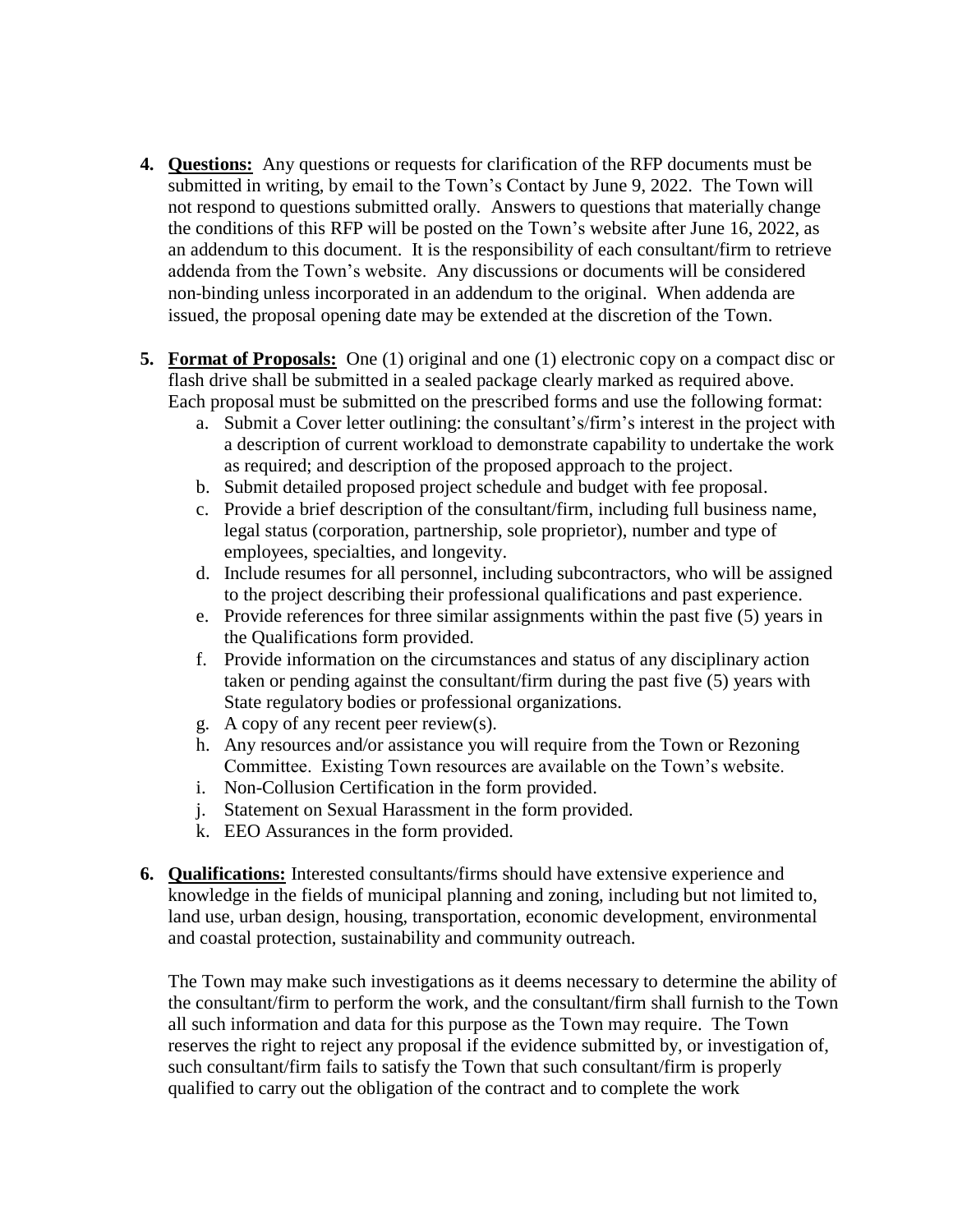contemplated therein.

- **7. Subcontracts:** No subcontractors for any portion of the work is permitted except to the extent disclosed in the proposal.
- **8. Interviews:** Upon evaluation of all proposals received, qualified consultants/firms may be invited to interview with Town officials or committee members prior to award of contract.
- **9. Contract:** The successful consultant/firm will be required to enter into a contract with the Town. The length of this contract shall be approximately one (1) year, commencing July 27, 2022 and terminating July 26, 2023 unless extended by the Town.
- **10. Laws and Regulations:** The firm/consultant shall comply with all applicable federal, state, and local laws, rules and regulations of all authorities having jurisdiction over the project throughout the term of the contract.
- **11. Evaluation Criteria:** The Town will award the contract to the firm/consultant deemed, in its sole discretion, to be able to perform in the Town's best interests. Proposals will be evaluated and scored on the basis of the following criteria (100 points):
	- l. Quality of proposal, completeness, and clarity/accuracy of information requested. (35 points)
	- m. Experience, strong capabilities, and reputation in projects similar to those described in this RFP (35 points)
	- n. Personnel assigned to the project demonstrating the consultant's/firm's capacity to complete the requested deliverables on time and within budget (15 points)
	- o. Familiarity with the project area (10 points)
	- p. Proposed budget (5 points)

The Town Board of the Town of Germantown reserves the right to accept or reject any or all proposals and to waive any informalities at its discretion.

- **12. Obligations of Consultant/Firm:** At the time of the opening of proposals, each consultant/firm will be assumed to be thoroughly familiar with the RFP documents (including all addenda). The failure or omission of any consultant/firm to examine any form, instrument, or document shall in no way relieve the consultant from any obligation in respect to its proposal. The successful consultant/firm agrees to execute the contract and provide certificates of insurance within fifteen (15) days after receipt.
- **13. FOIL:** All proposals will be subject to the Freedom of Information Law.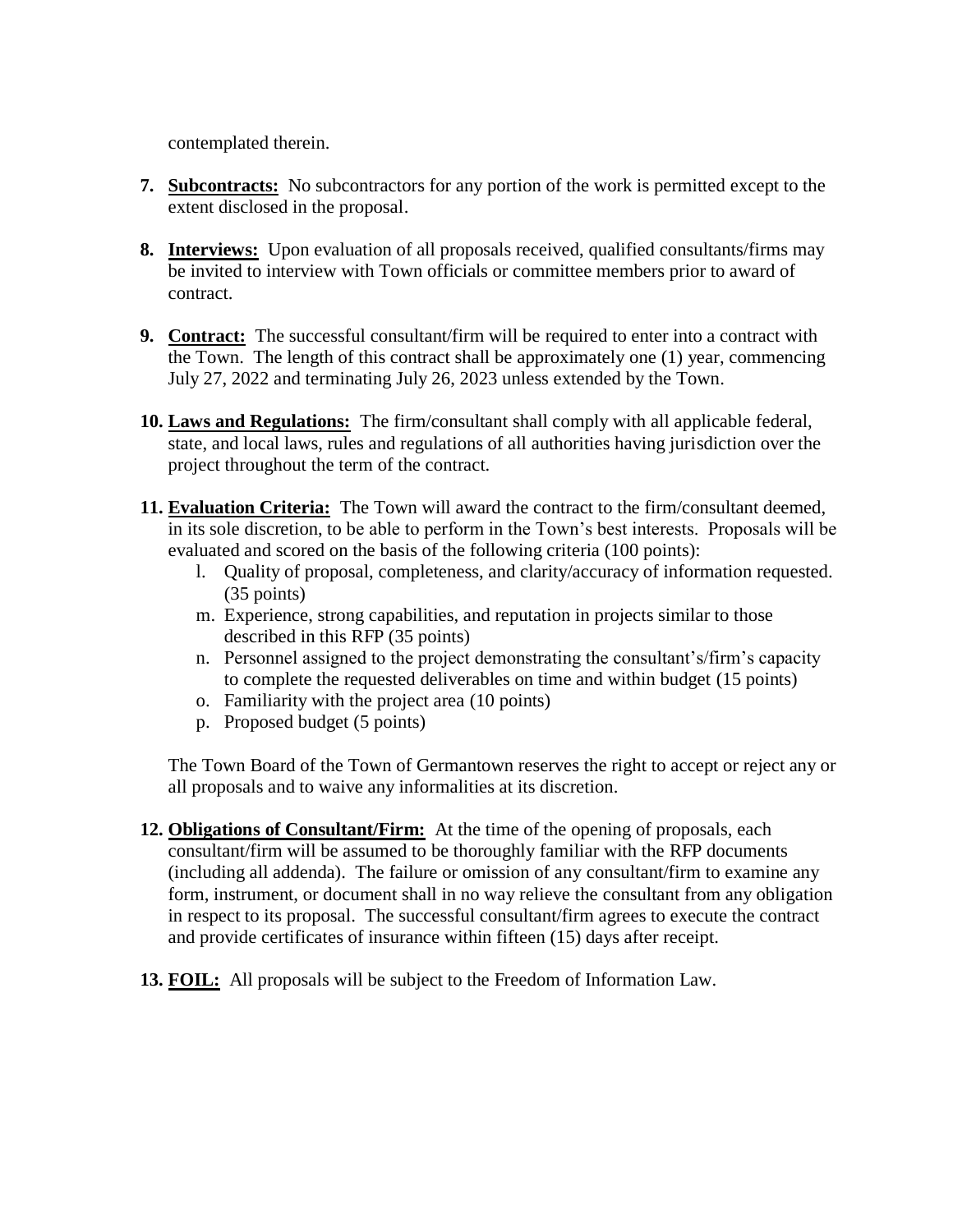## **TENTATIVE SCHEDULE**

| <b>Activity</b> |                              | <b>Estimated Date</b> |
|-----------------|------------------------------|-----------------------|
|                 |                              |                       |
| $\mathbf{1}$ .  | <b>Advertise RFP</b>         | 5/23/2022             |
| 2.              | Deadline for Questions       | 6/9/2022              |
| 3.              | <b>Response to Questions</b> | 6/16/2022             |
| 4.              |                              |                       |
| 5.              |                              |                       |
| 6.              |                              |                       |
| 7.              |                              |                       |
| 8.              |                              |                       |

The Town reserves the right to amend the schedule at its discretion.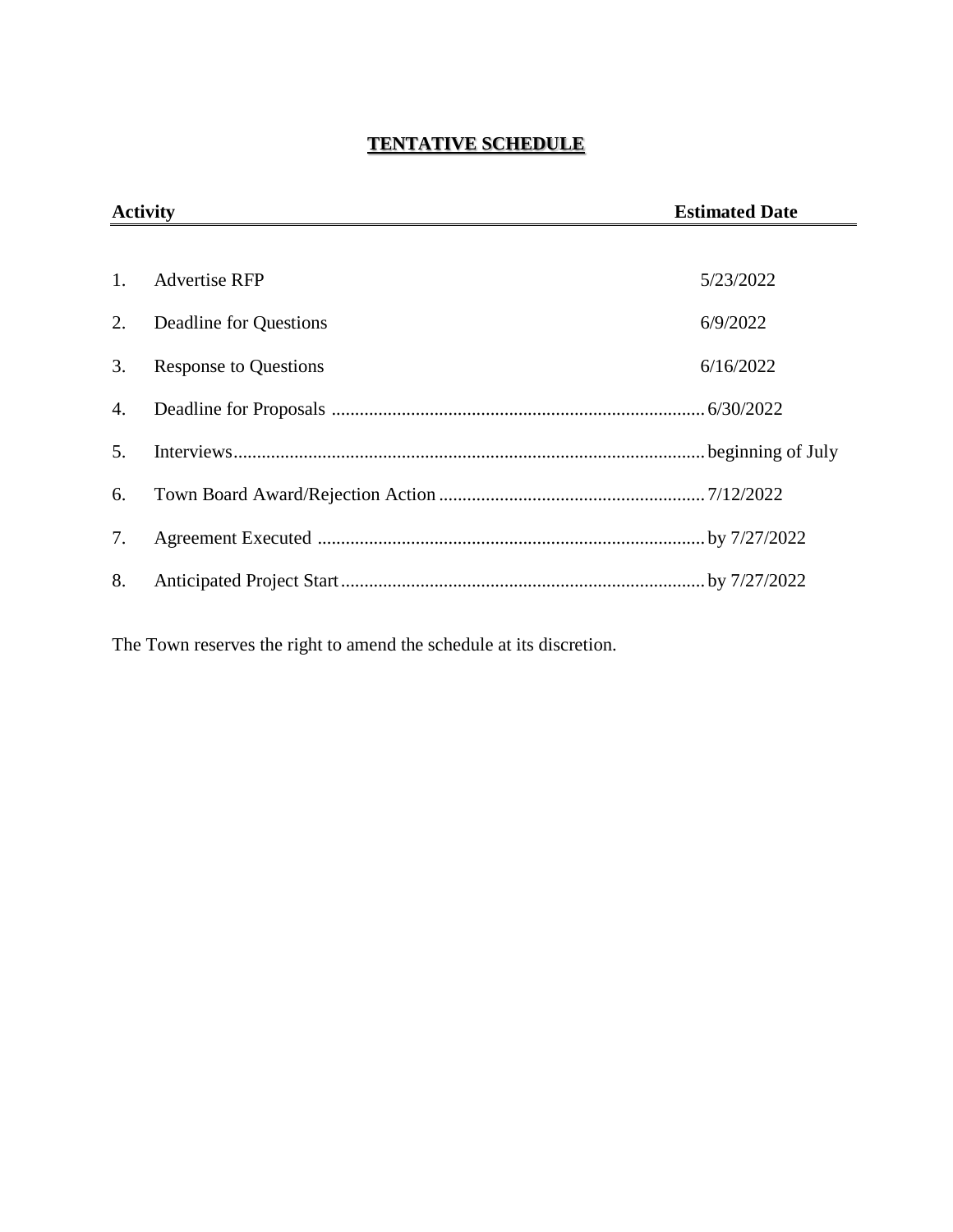### **QUALIFICATIONS**

### **REFERENCES**

Provide references for three similar assignments within the past five (5) years: (Attach additional documentation if needed)

**Business:**

**Address:**

**Telephone Number:**

**Contact Person:**

**Scope of Work and Dates of Service:**

**Personnel Assigned to Project:**

**Business:**

**Address:**

**Telephone Number:**

**Contact Person:**

**Scope of Work and Dates of Service:**

**Personnel Assigned to Project:**

**Business:**

**Address:**

**Telephone Number:**

**Contact Person:**

**Scope of Work and Dates of Service:**

**Personnel Assigned to Project:**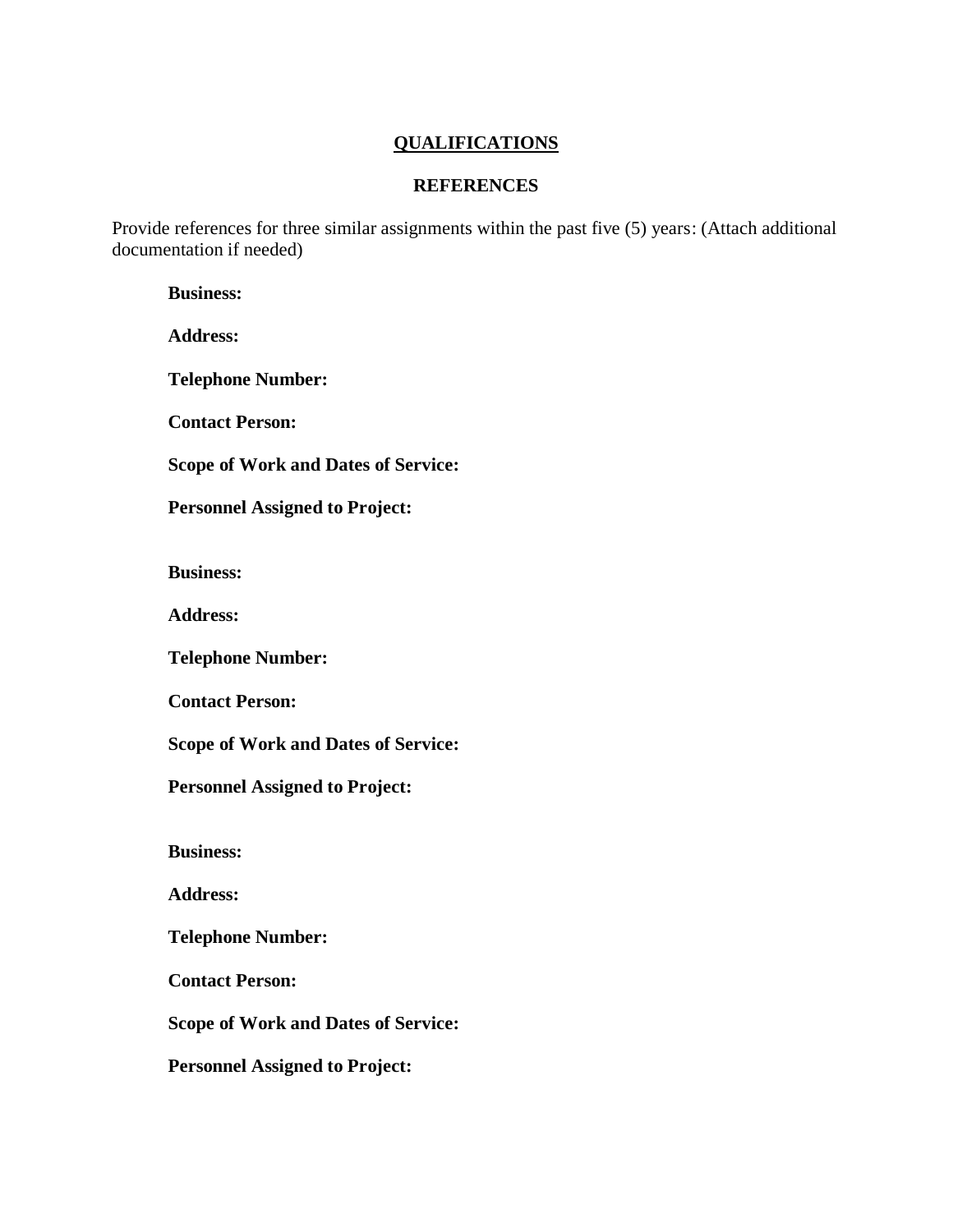### **ASSURANCES**

### **Equal Employment Opportunity (EEO)**

The consultant/firm shall adhere to an EEO policy that does not discriminate with regard to race, color, religion, national origin, sex, sexual orientation, sexual preference, transgender status, disability or age.

The consultant/firm will ensure equal employment opportunity applies to all terms and conditions of employment, personnel actions, and contractor-sponsored programs. Every effort shall be made to ensure that employment decisions, programs and personnel actions are nondiscriminatory and that these decisions are administered on the basis of an evaluation of an employee's eligibility, performance, ability, skill and experience.

a. Does the consultant/firm have an EEO policy in place?

 $\lceil$  | Yes  $\lceil$  | No

b. If the answer to a. above is no, will the consultant/firm have such a policy in place for this project?

[ ] Yes [ ] No

**Statement of Assurance.** The consultant/firm assures the Town that it is in compliance with Title VI & VII of the 1964 Civil Rights Act, as amended, in that it does not on the grounds of race, color, national origin, sex, age, handicap, or veteran status, discriminate in any form or manner against employees or employers or applicants for employment and is in full compliance with the Americans with Disabilities Act.

|              |  | Consultant/Firm Name: 1997 Manner Strategy and The Consultant Avenue and The Consultant Avenue and The Consultant Avenue and The Consultant Avenue and The Consultant Avenue and The Consultant Avenue and The Consultant Aven |  |
|--------------|--|--------------------------------------------------------------------------------------------------------------------------------------------------------------------------------------------------------------------------------|--|
| (Print/Type) |  |                                                                                                                                                                                                                                |  |
|              |  | Date:                                                                                                                                                                                                                          |  |
|              |  |                                                                                                                                                                                                                                |  |
|              |  |                                                                                                                                                                                                                                |  |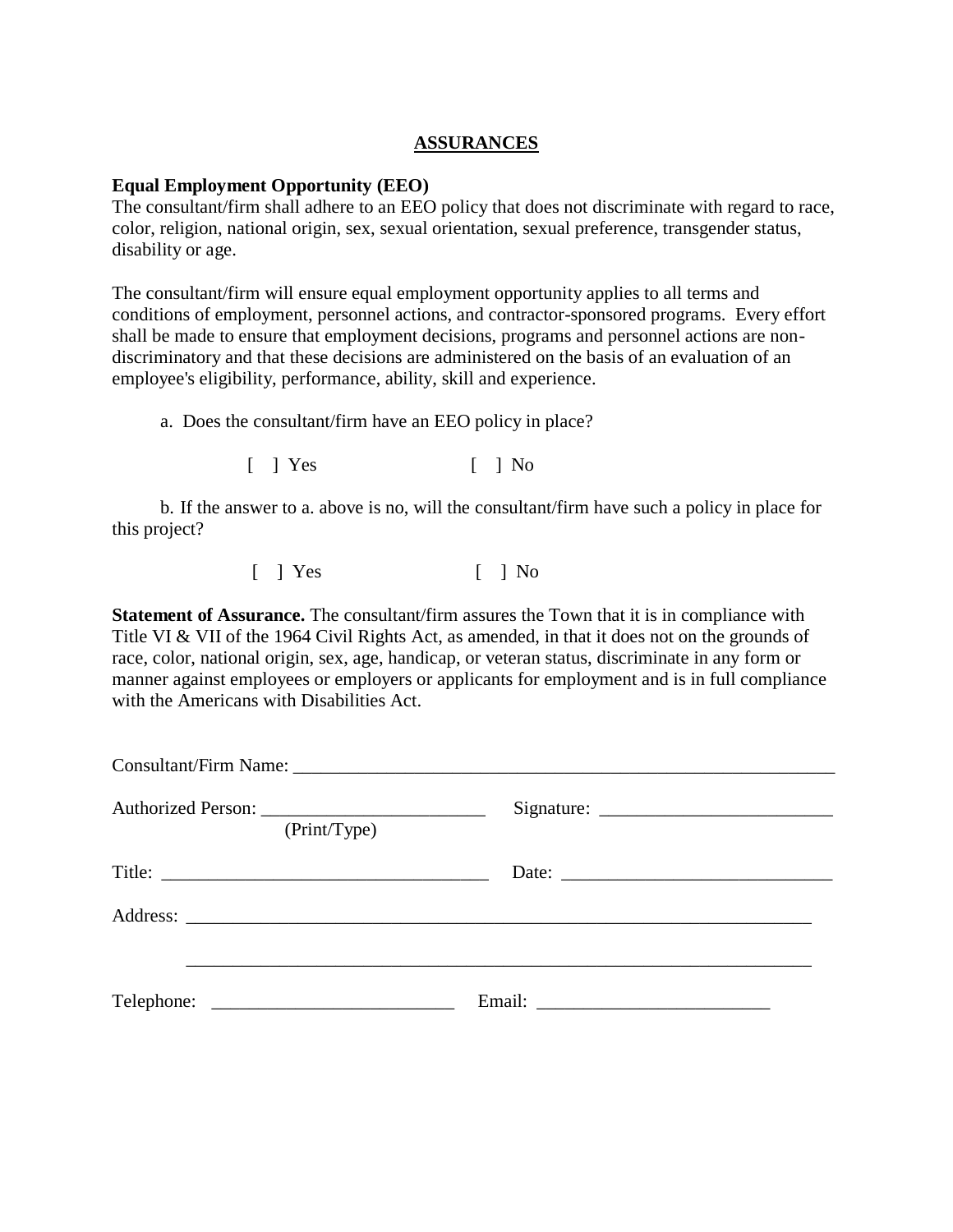#### **STATEMENT ON SEXUAL HARASSMENT**

New York State Finance Law § 139-l

| <b>STATE OF</b>  |                     |
|------------------|---------------------|
|                  | $)$ SS $\therefore$ |
| <b>COUNTY OF</b> |                     |

\_\_\_\_\_\_\_\_\_\_\_\_\_\_\_\_\_\_\_\_\_\_\_\_\_\_\_\_\_\_\_\_\_\_\_, being first duly sworn, deposes and says that:

"By submission of this proposal, each firm and each person signing on behalf of any firm certifies, and in the case of a joint proposal each party thereto certifies as to its own organization, under penalty of perjury, that the firm has and has implemented a written policy addressing sexual harassment prevention in the workplace and provides annual sexual harassment prevention training to all of its employees. Such policy shall, at a minimum, meet the requirements of section two hundred one-g of the labor law."

A proposal shall not be considered for award nor shall any award be made to a firm who has not complied with the above certification; provided, however, that if the firm cannot make the foregoing certification, such firm shall so state and shall furnish with the proposal a signed statement which sets forth in detail the reasons therefor.

Any proposal hereafter made to the Town or any public department, agency or official thereof by a corporate firm for work or services performed or to be performed or goods sold or to be sold, where such proposal contains the above certification, shall be deemed to have been authorized by the Board of Directors of the firm and such authorization shall be deemed to include the signing and submission of the proposal and the inclusion therein of such statement as the act and deed of the corporation.

| Consultant/Firm Name: 2008. [2010] Mannese Mannesota Mannesota Mannesota Mannesota Mannesota Mannesota Mannesota Mannesota Mannesota Mannesota Mannesota Mannesota Mannesota Mannesota Mannesota Mannesota Mannesota Mannesota |  |
|--------------------------------------------------------------------------------------------------------------------------------------------------------------------------------------------------------------------------------|--|
| (Print/Type)                                                                                                                                                                                                                   |  |
|                                                                                                                                                                                                                                |  |
| Subscribed and sworn before me this _______ day of ______________________________, 20______.                                                                                                                                   |  |
| <b>Notary Public</b><br>My commission expires: ___________                                                                                                                                                                     |  |

[affix stamp]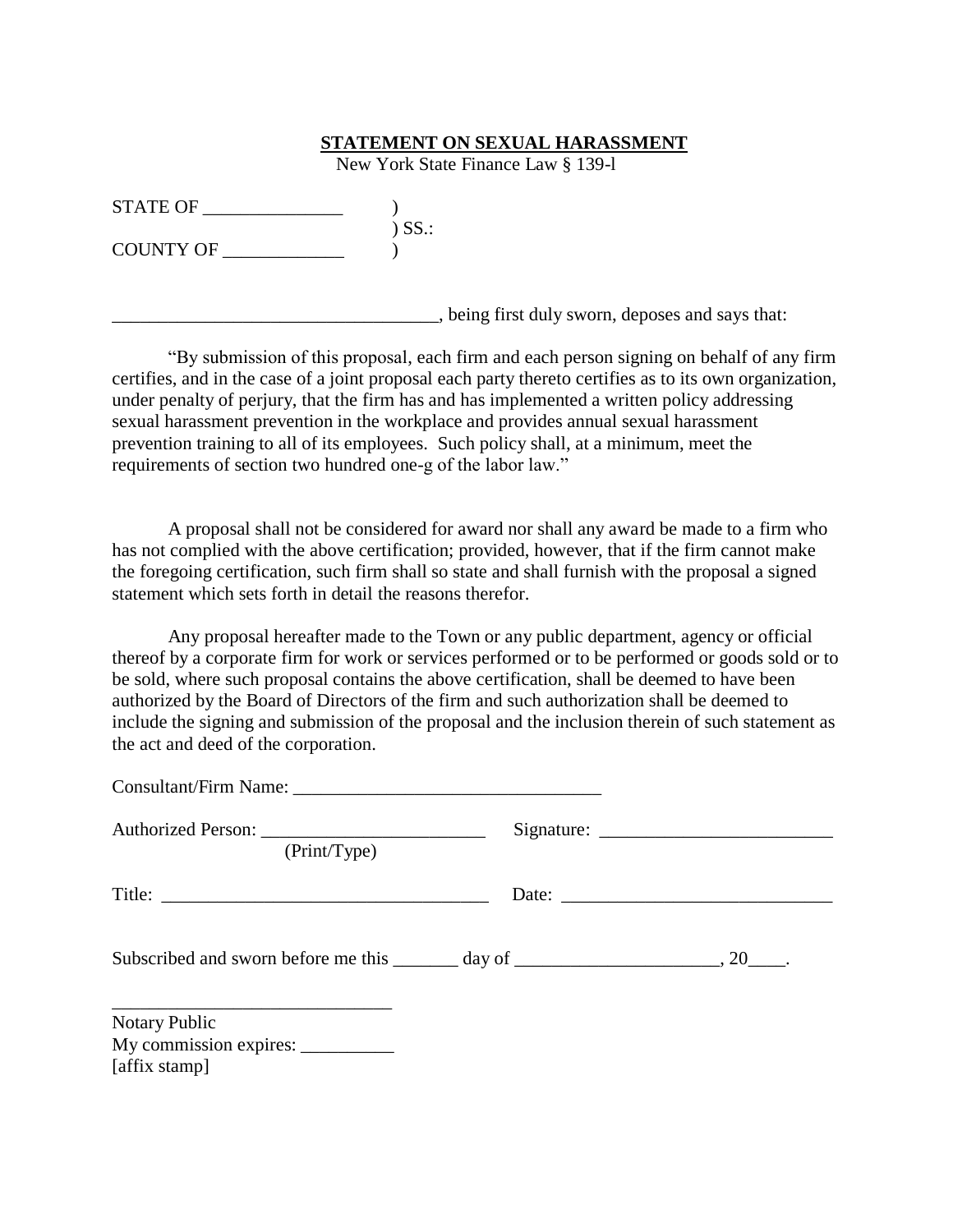### **NON-COLLUSIVE BIDDING CERTIFICATION**

New York State Finance Law § 139-d

 $STATE OF$   $)$ ) SS.: COUNTY OF \_\_\_\_\_\_\_\_\_\_\_\_\_ )

\_\_\_\_\_\_\_\_\_\_\_\_\_\_\_\_\_\_\_\_\_\_\_\_\_\_\_\_\_\_\_\_\_\_\_, being first duly sworn, deposes and says that: 1.(a) By submission of this bid, each bidder and each person signing on behalf of any bidder certifies, and in the case of a joint bid each party thereto certifies as to its own organization, under penalty of perjury, that to the best of his knowledge and belief:

(1) The prices in this bid have been arrived at independently without collusion, consultation, communication, or agreement, for the purpose of restricting competition, as to any matter relating to such prices with any other bidder or with any competitor;

(2) Unless otherwise required by law, the prices which have been quoted in this bid have not been knowingly disclosed by the bidder and will not knowingly be disclosed by the bidder prior to opening, directly or indirectly, to any other bidder or to any competitor; and

(3) No attempt has been made or will be made by the bidder to induce any other person, partnership or corporation to submit or not to submit a bid for the purpose of restricting competition.

(b) A bid shall not be considered for award nor shall any award be made where  $(a)(1)(2)$  and  $(3)$ above have not been complied with; provided however, that if in any case the bidder cannot make the foregoing certification, the bidder shall so state and shall furnish with the bid a signed statement which sets forth in detail the reasons therefor. Where  $(a)(1)(2)$  and  $(3)$  above have not been complied with, the bid shall not be considered for award nor shall any award be made unless the head of the purchasing unit of the state, public department or agency to which the bid is made, or his designee, determines that such disclosure was not made for the purpose of restricting competition.

2. Any bid hereafter made to the Town or any public department, agency or official thereof by a corporate bidder for work or services performed or to be performed or goods sold or to be sold, where competitive bidding is required by statute, rule or regulation, and where such bid contains the certification referred to in subdivision one of this section, shall be deemed to have been authorized by the board of directors of the bidder, and such authorization shall be deemed to include the signing and submission of the bid and the inclusion therein of the certificate as to non-collusion as the act and deed of the corporation.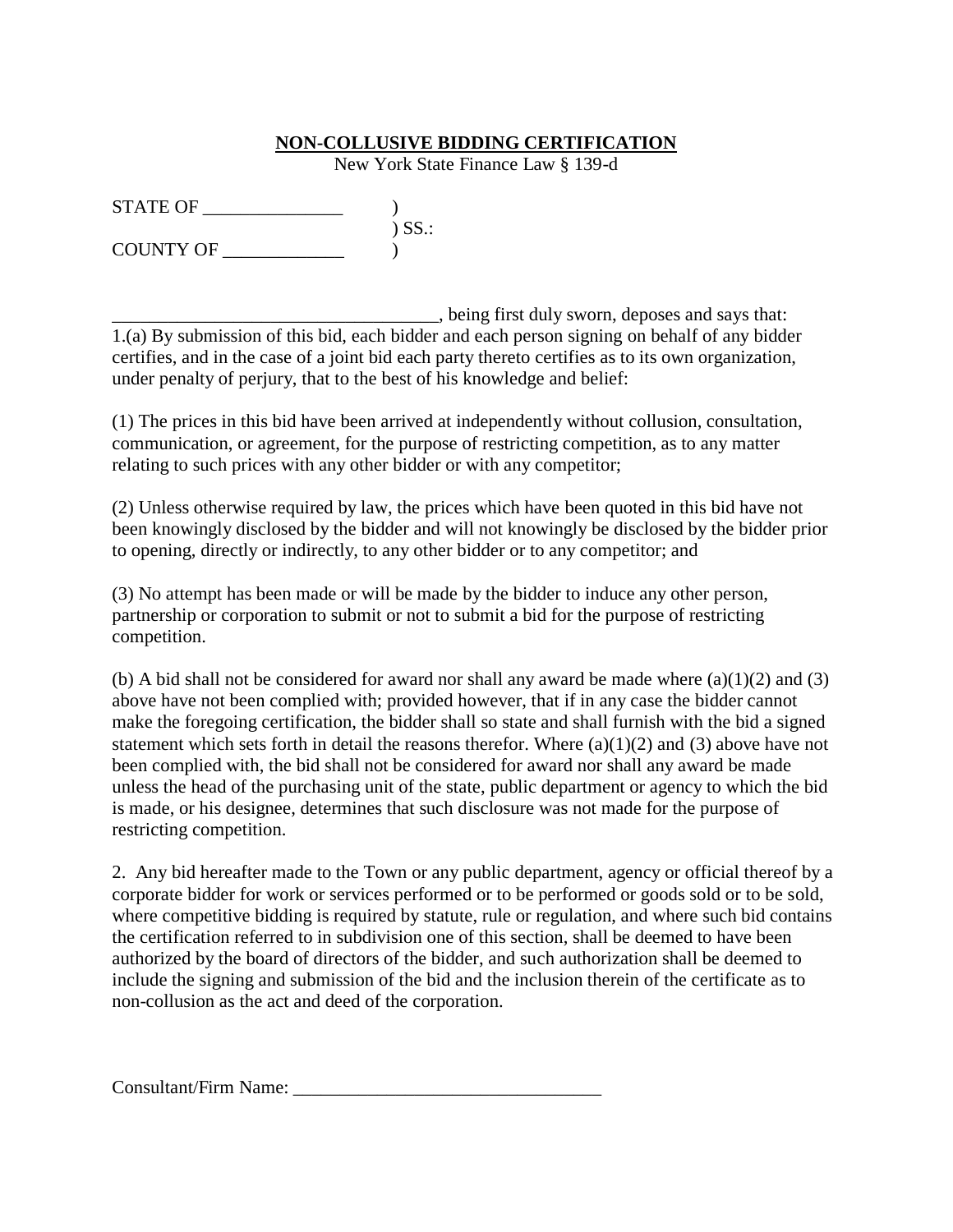| (Print/Type)                                                                                 |  |                                                          |
|----------------------------------------------------------------------------------------------|--|----------------------------------------------------------|
|                                                                                              |  | Date: $\frac{1}{\sqrt{1-\frac{1}{2}} \cdot \frac{1}{2}}$ |
| Subscribed and sworn before me this _______ day of ______________________________, 20______. |  |                                                          |
| Notary Public                                                                                |  |                                                          |

[affix stamp]